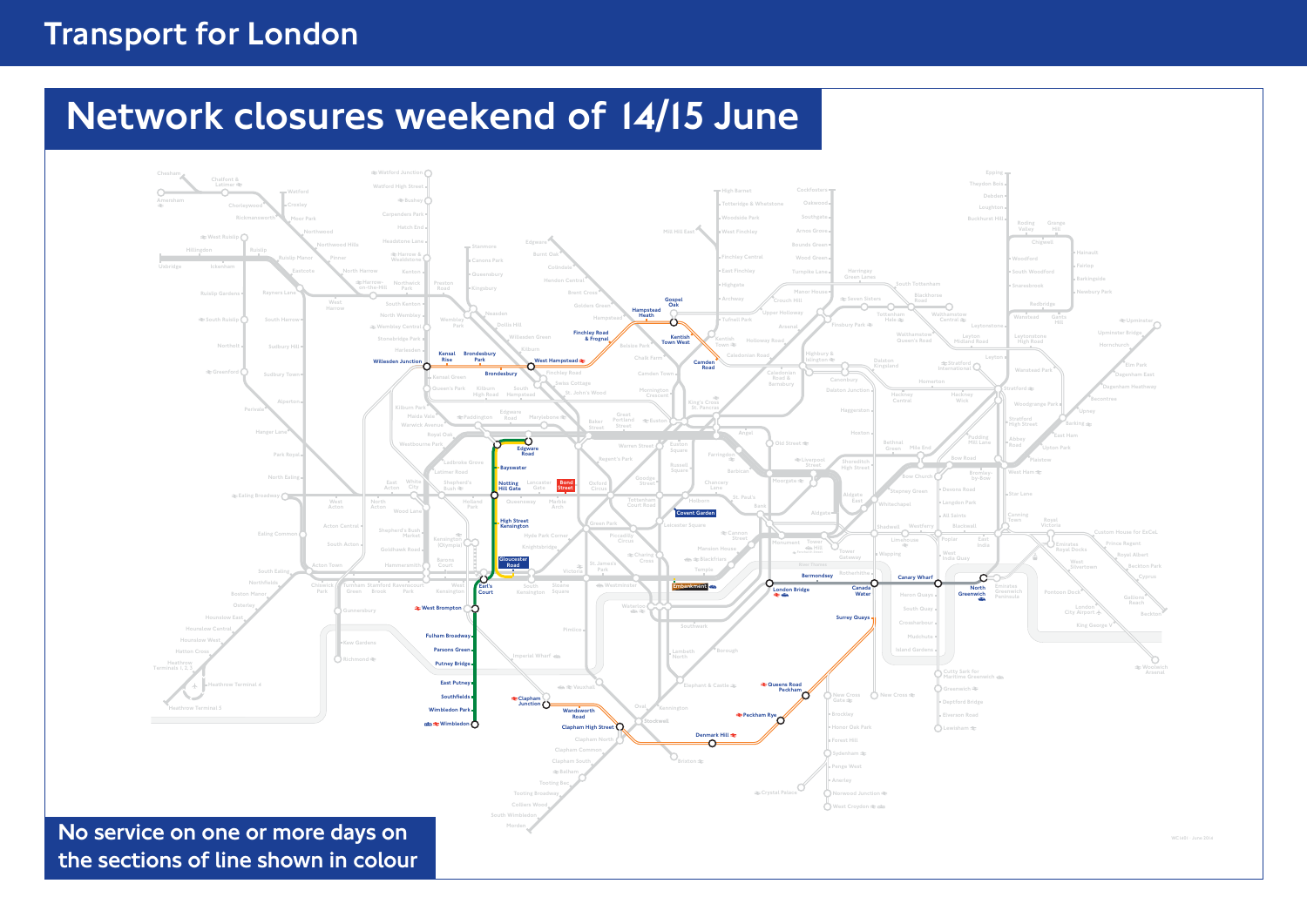#### Bond Street station

Central line trains not stopping until late June 2014. This is while we carry out Bond Street station upgrade works.

#### Covent Garden station

Exit only until mid-November 2014. Also, on Saturdays and Sundays, westbound trains not stopping. This is while we replace two lifts.

#### Embankment station

Bakerloo and Northern line trains not stopping until early November 2014. This is while we replace four escalators.

#### Gloucester Road station

Piccadilly line trains not stopping until mid-December 2014. This is while we replace both lifts.

Weekend 14/15 **June** Circle line Line closure Gloucester Road to Edgware Road via Bayswater This is to allow track replacement work at High Street Kensington. To find out more about our improvements for this line [click here](http://www.beta.tfl.gov.uk/travel-information/improvements-and-projects/tube-improvement/circle)

| <b>District line</b> |                                                                                          |  |
|----------------------|------------------------------------------------------------------------------------------|--|
| Weekend              | Line closure Edgware Road to Wimbledon                                                   |  |
| 14/15<br>June        | This is to allow for track replacement work at High Street Kensington and Putney Bridge. |  |
|                      | <b>E</b> Bus replacement for local journeys:                                             |  |
|                      | Service A: Hammersmith (for Circle, District, Hammersmith & City and Piccadilly lines) - |  |
|                      | Putney Bridge - East Putney - Southfields - Wimbledon Park - Wimbledon                   |  |
|                      | Service B: Earl's Court – West Brompton – Fulham Broadway – Parsons Green –              |  |
|                      | Putney Bridge - Wimbledon                                                                |  |
|                      | To find out more about our improvements for this line click here                         |  |

| Jubilee line |                                                                                                                                                                                                |  |
|--------------|------------------------------------------------------------------------------------------------------------------------------------------------------------------------------------------------|--|
|              | Weekend Line closure London Bridge to North Greenwich<br>14/15 This is while we carry out points improvement work at Ca<br>This is while we carry out points improvement work at Canary Wharf. |  |
|              | <b>E</b> Bus replacement for local journeys:<br>Waterloo - Southwark - London Bridge - Bermondsey - Canada Water                                                                               |  |
|              | To find out more about our improvements for this line click here                                                                                                                               |  |